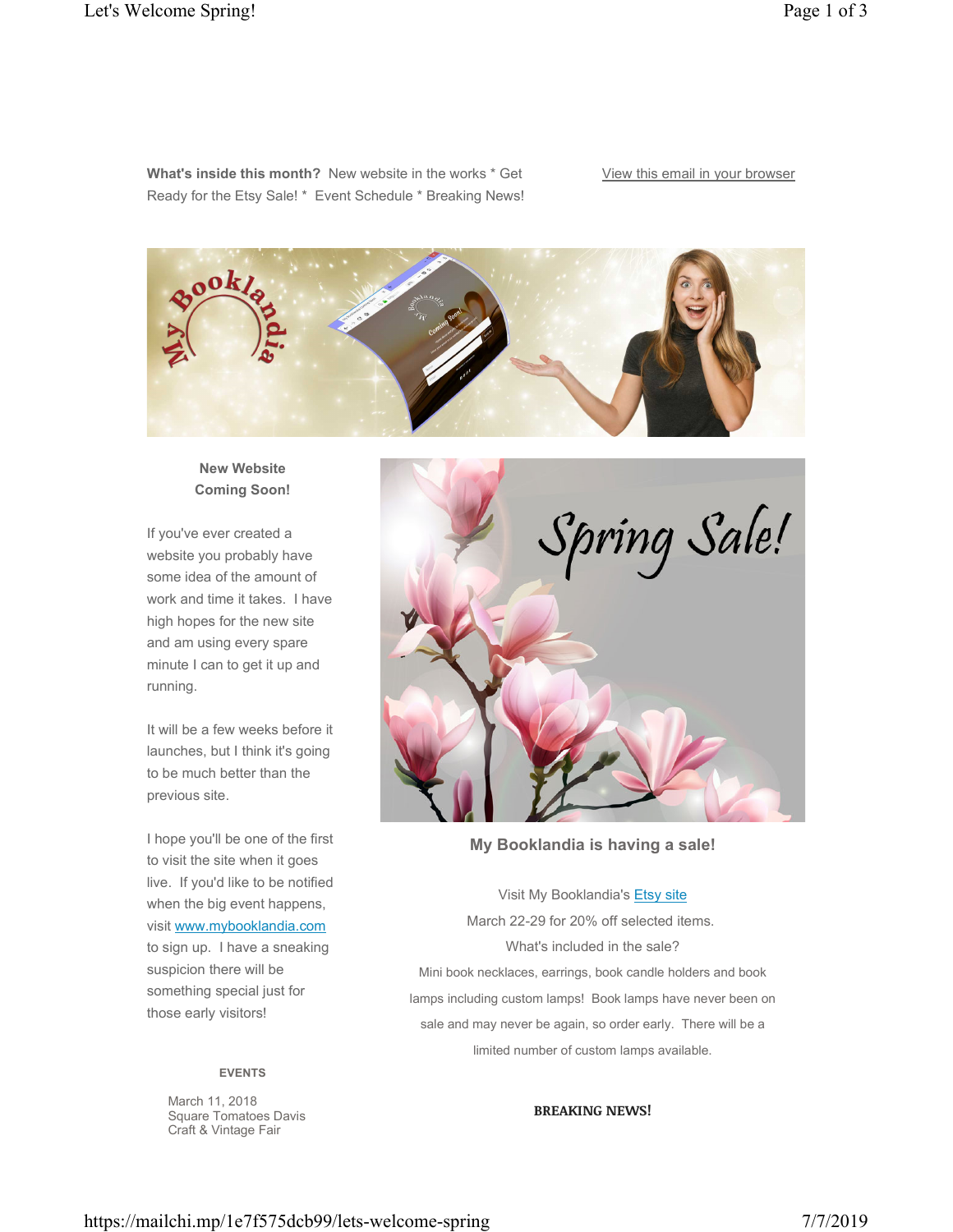Sunday, 11am - 4pm Central Park 3rd and C Streets Davis, CA

April 15, 2018 Historic Folsom Spring Arts & Crafts Fair Sunday, 9am - 4pm Historic Folsom District 915 Sutter Street Folsom, CA

April 22, 2018 Sacramento Earth Day 11am Southside Park 700 T St Sacramento, CA

May 5, 2018 River City Marketplace Saturday, 11am - 5pm Fremont Park Sacramento, CA

May 12 - 13, 2018 Mother's Day Weekend 10am – 4pm David Lubin Elementary 3535 M Street Sacramento CA

July 8, 2018 Square Tomatoes Davis Craft & Vintage Fair Sunday, 11am - 4pm Central Park 3rd and C Streets Davis, CA

August 12, 2018 Square Tomatoes Davis Craft & Vintage Fair Sunday, 11am - 4pm Central Park 3rd and C Streets Davis, CA

September 23, 2018 Square Tomatoes Davis Craft & Vintage Fair Sunday, 11am - 4pm Central Park 3rd and C Streets Davis, CA

October 27 - 28, 2018 Sacramento Arts Festival Sacramento Convention **Center** Sacramento, CA

November 18, 2018 Rancho Solano Holiday Boutique The Clubhouse Rancho Solano Golf Course Fairfield, CA

My Booklandia will have a few pieces available at the new HFA Print Gallery in Sacramento. Their Grand Opening is this weekend at 1021 R Street inside of ARTHOUSE. Visit HFA Pring Gallery's **Facebook** page for more info.



I've updated my calendar and am excited to add some new events. Even more will be added soon. I wanted to highlight a couple of new events coming up this Spring.

April 22 is Earth Day! This year is My Booklandia's first Earth Day event. Upcycled books are a great fit for Earth Day, and it looks like it will be a great day for everyone attending. Join me at Southside Park in Sacramento. For more info visit the official website.

This May, over Mother's Day weekend, My Booklandia will be part of the East Sac Garden Tour. This is a wonderful event and I'm really excited to be a part of the artisan boutique. Tickets are \$15 and give you access to some amazing private gardens, plus it's a school fundraiser, so the proceeds go to a good cause. For more info and to get your tickets visit the site at East Sac Garden Tour. Tickets go on sale April 1.



### **FUN BOOK FACTS**

#### *There are over 129 million books in existence.*

According to Google, 129,864,880 million books had been published as of 2010. There's a reason why upcycling books is a good idea!

**There's an actual word for loving the smell of old books.** "Bibliosmia" is the word the act of smelling books. If you've